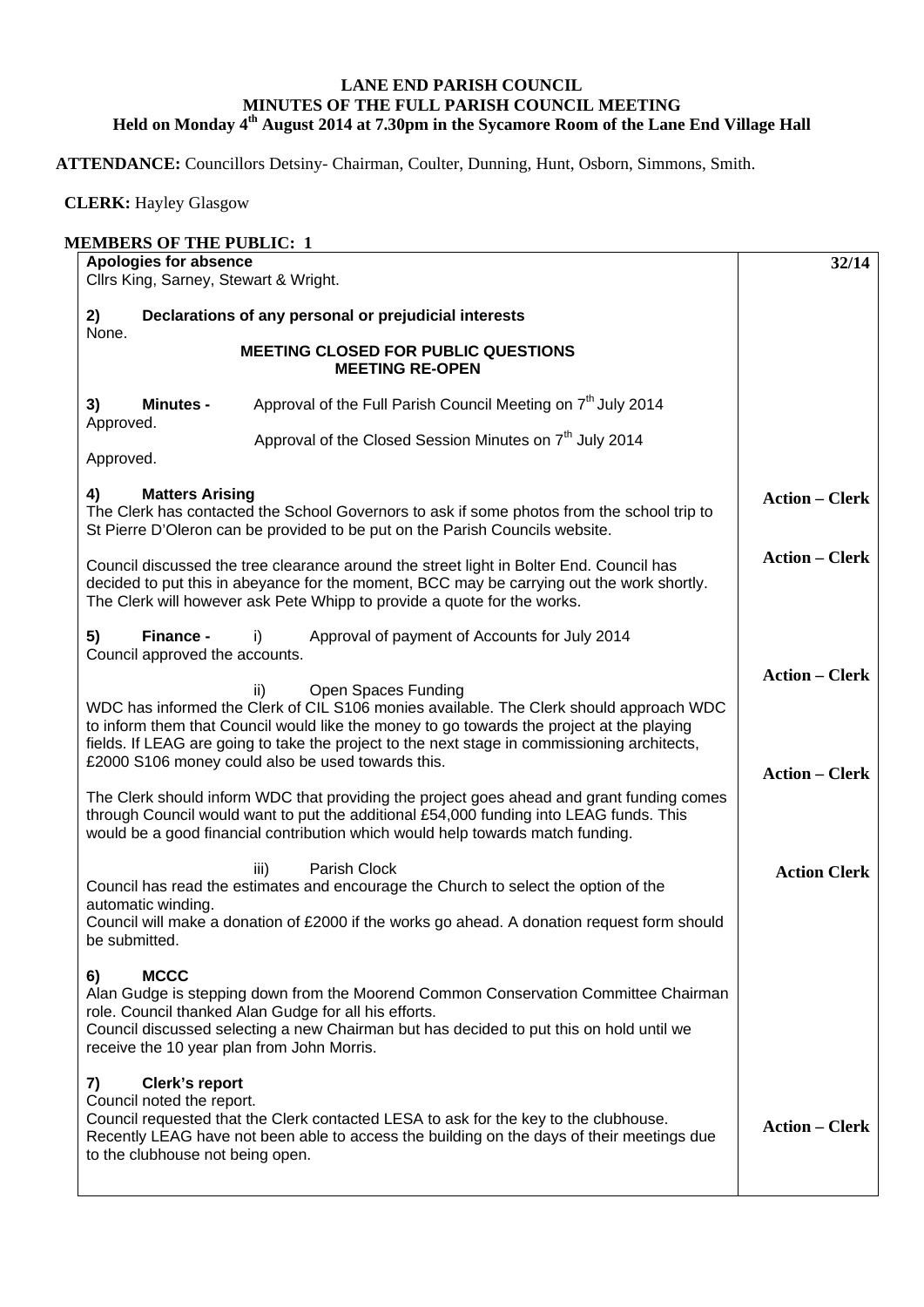| <b>Invitations to Meetings, Correspondence &amp; Reports received</b><br>8)                                                                                                                                                                                                                                                                                                      | 33/14                                                             |
|----------------------------------------------------------------------------------------------------------------------------------------------------------------------------------------------------------------------------------------------------------------------------------------------------------------------------------------------------------------------------------|-------------------------------------------------------------------|
| Council noted the report.                                                                                                                                                                                                                                                                                                                                                        |                                                                   |
| 9)<br><b>Matters raised by Councillors</b>                                                                                                                                                                                                                                                                                                                                       |                                                                   |
| Cllr Simmons asked that the grass cutting of Manchester Terrace be debated when Council<br>next looks at the Grass Cutting tender. It is currently being cut twice a year but Cllr Simmons                                                                                                                                                                                       |                                                                   |
| felt this was not enough.<br>Cllr Simmons asked the Clerk to contact WDC about when they would be cutting the grass on                                                                                                                                                                                                                                                           | <b>Action – Clerk</b>                                             |
| Handleton Common.<br>Cllr Osborn commented on the notice placed at footpath 25. Council asked the Clerk to                                                                                                                                                                                                                                                                       | <b>Action – Clerk</b>                                             |
| contact BCC to ask for clarification of how long the path will be closed and what works will be<br>carried out.                                                                                                                                                                                                                                                                  |                                                                   |
| Council asked the Clerk to contact the owners of Woodpeckers and ask if the dustbins can be                                                                                                                                                                                                                                                                                      | <b>Action - Clerk</b>                                             |
| moved to the inside of their property boundary.<br>Cllr Osborn pointed out that Council should look at the Boundary of Forge Cottage. The Clerk<br>will pass the documents from the archives for Cllr Osborn to view.                                                                                                                                                            | <b>Action – Clerk /</b>                                           |
| CIIr Hunt reported that when he carried out a recent inspection at the playing fields there was<br>a small scaffolding pole fixed into the ground. The Clerk will look at this with Cllr Hunt.<br>Cllr Dunning reported that she has taken up the temporary secretary role for Senior and                                                                                        | <b>Cllr Osborn</b><br><b>Action – Clerk /</b><br><b>Cllr Hunt</b> |
| Junior Youth Clubs.<br>Cllr Smith reported that despite the weather LEAG Fun Day went well. Council thanked all the                                                                                                                                                                                                                                                              |                                                                   |
| volunteers and all those who attended and supported the event.<br>Cllr Detsiny reminded Councillors about the 10 <sup>th</sup> anniversary of LEYCC on $7^{th}$ September –<br>11am until 3pm. He specifically asked all Councillors to try and attend if only for a short time.<br>Cllr Detsiny reported that he has made a formal complaint to WDC about their handling of the | <b>Action – All</b><br><b>Councillors</b>                         |
| Finings Road car park issue.                                                                                                                                                                                                                                                                                                                                                     |                                                                   |
| Planning: To consider new applications and receive Wycombe District Council<br>10)<br><b>Decisions and Appeals</b>                                                                                                                                                                                                                                                               | <b>Action – Clerk</b>                                             |
|                                                                                                                                                                                                                                                                                                                                                                                  |                                                                   |
| <b>New Applications</b>                                                                                                                                                                                                                                                                                                                                                          |                                                                   |
| 14/06694/FUL - 7 Coronation Crescent, Lane End - Householder application for<br>construction of part single, part two storey rear extension.<br>No objection                                                                                                                                                                                                                     |                                                                   |
| 14/06772/FUL - The Cottage, Handleton Common, Lane End - Demolition of existing<br>garage and erection of 1 x 3 bed detached dwelling with attached garage, replacement<br>garage for existing dwelling and creation pf new access.<br>No objection.                                                                                                                             |                                                                   |
| Amended Plans - 14/05231/FUL - Rustlings, Park Lane, HP14 3LB.<br>Comments have already been passed by WDC.                                                                                                                                                                                                                                                                      |                                                                   |
| 14/06889/CTREE - Allotment Gardens, Ditchfield Common, Lane End - Lateral and<br>apical reduction of crown overhanging garden of between 1.2 - 1.5 metres to 1 no. Oak rear<br>of 17 Clinkard Place, Lane End; lateral and apical reduction of crown overhanging garden of<br>between 1.5 - 1.8 metres to 1 no. Oak rear of 15 Clinkard Place, Lane End.<br>No objection.        |                                                                   |
| 14/06890/FUL - Breezeholme, Marlow Road, Cadmore End - Householder application for<br>erection of single storey rear extension and first floor rear extension.<br>No objection.                                                                                                                                                                                                  |                                                                   |
|                                                                                                                                                                                                                                                                                                                                                                                  |                                                                   |
|                                                                                                                                                                                                                                                                                                                                                                                  |                                                                   |
| <b>Closed Session:</b> In accordance with LGA 1972, ss 100 and Public Bodies (Admission to                                                                                                                                                                                                                                                                                       |                                                                   |